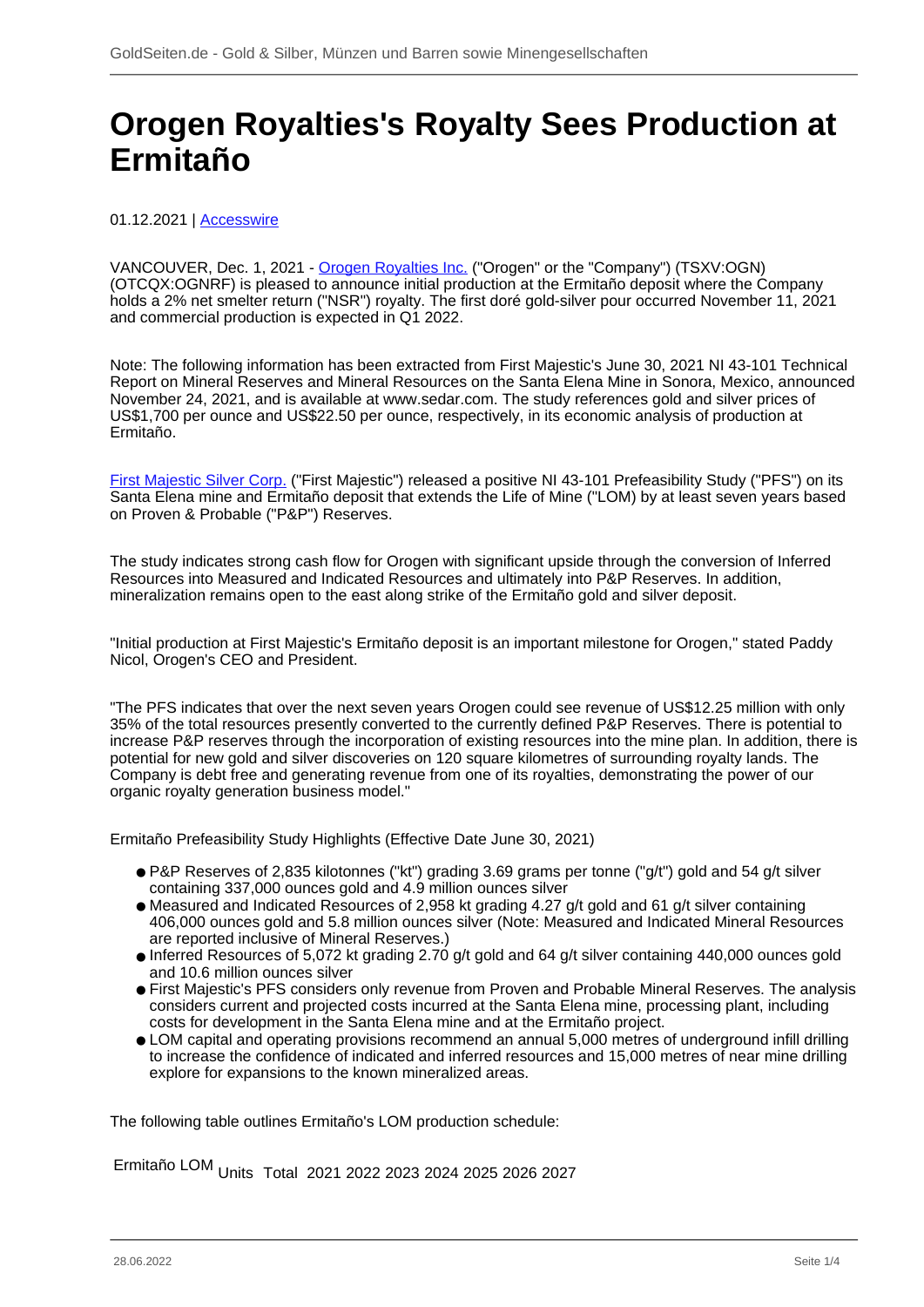| <b>Total Ore</b>                                           | Kt 2,835 77 384 629 669 486 380 210 |  |  |  |  |
|------------------------------------------------------------|-------------------------------------|--|--|--|--|
| Silver Grades g/t Ag 54 40 40 45 70 51 57 44               |                                     |  |  |  |  |
| Gold Grades q/t Au 3.69 3.47 4.32 4.90 3.60 2.92 2.64 3.01 |                                     |  |  |  |  |
| <b>Silver Mined</b>                                        | MOz 4.9 0.1 0.5 0.9 1.5 0.8 0.7 0.3 |  |  |  |  |
| Gold Mined                                                 | kOz 337 9 53 99 77 46 32 20         |  |  |  |  |

Orogen's expected revenue on P&P Reserves over the LOM is as follows:

Units Total 2021 2022 2023 2024 2025 2026 2027

Orogen's expected Revenue US\$M \$12.25 \$0.3 \$1.85 \$3.45 \$2.95 \$1.7 \$1.25 \$0.75

About the Ermitaño Deposit

The 120 square kilometre Ermitaño project in Sonora, Mexico contains the Ermitaño deposit, a low-sulphidation epithermal gold-silver system. It is located in the Rio Sonora Valley, an area known to host epithermal gold-silver deposits and active mines including the Santa Elena Mine (First Majestic), Mercedes Mine (Equinox Gold Corp.) and Las Chispas deposit (SilverCrest Metals Inc.). Ermitaño is situated four kilometres east of the Santa Elena mine and processing plant.

Since 2016, 88,056 metres of drilling has been completed on the Ermitaño deposit to delineate one primary quartz vein and several sub-parallel quartz veins within an area measuring 1,800 metres along strike and up to 550 metres down dip. The Ermitaño Vein averages 5.9 metres in width while the Aitana Vein, the second most prominent structure, averages approximately 2 metres wide. Other veins average between 1 metre and 4 metres wide.

Ore processing at the 3,000 tonne per day ("tpd") Santa Elena plant is expected to consist of 'campaigns' of Santa Elena ore (both underground and leach pad material) that will alternate with Ermitaño ore. These campaigns will address the differences between the two ores including hardness and metallurgical performance and provide clarity for accounting purposes.

Initial production trials, taking place in Q4 of 2021, will aid in refining the campaigns and commercial production is expected to be achieved in Q1 2022. It is estimated that the average daily throughput for processing Ermitaño ore will be 2,350 tpd once commercial production is achieved.

Figure 1 - Ermitaño Mine site looking northeast showing the east and west portals at left, and ore stockpile and road to processing plant in centre.

Qualified Person Statement

All technical data, as disclosed in this press release, has been verified by Laurence Pryer, Ph.D., P.Geo., Exploration Manager for Orogen. Dr. Pryer is a qualified person as defined under the terms of National Instrument 43-101.

About Orogen Royalties Inc.

Orogen Royalties Inc. is focused on organic royalty creation and royalty acquisitions on precious and base metal discoveries in western North America. The Company's royalty portfolio includes the Ermitaño gold and silver deposit in Sonora, Mexico (2% NSR royalty) being developed by [First Majestic Silver Corp.](/minen/157--First-Majestic-Silver-Corp) and the Silicon gold project (1% NSR royalty) in Nevada, USA, being advanced by AngloGold Ashanti N.A. The Company is well financed with several projects actively being developed by joint venture partners.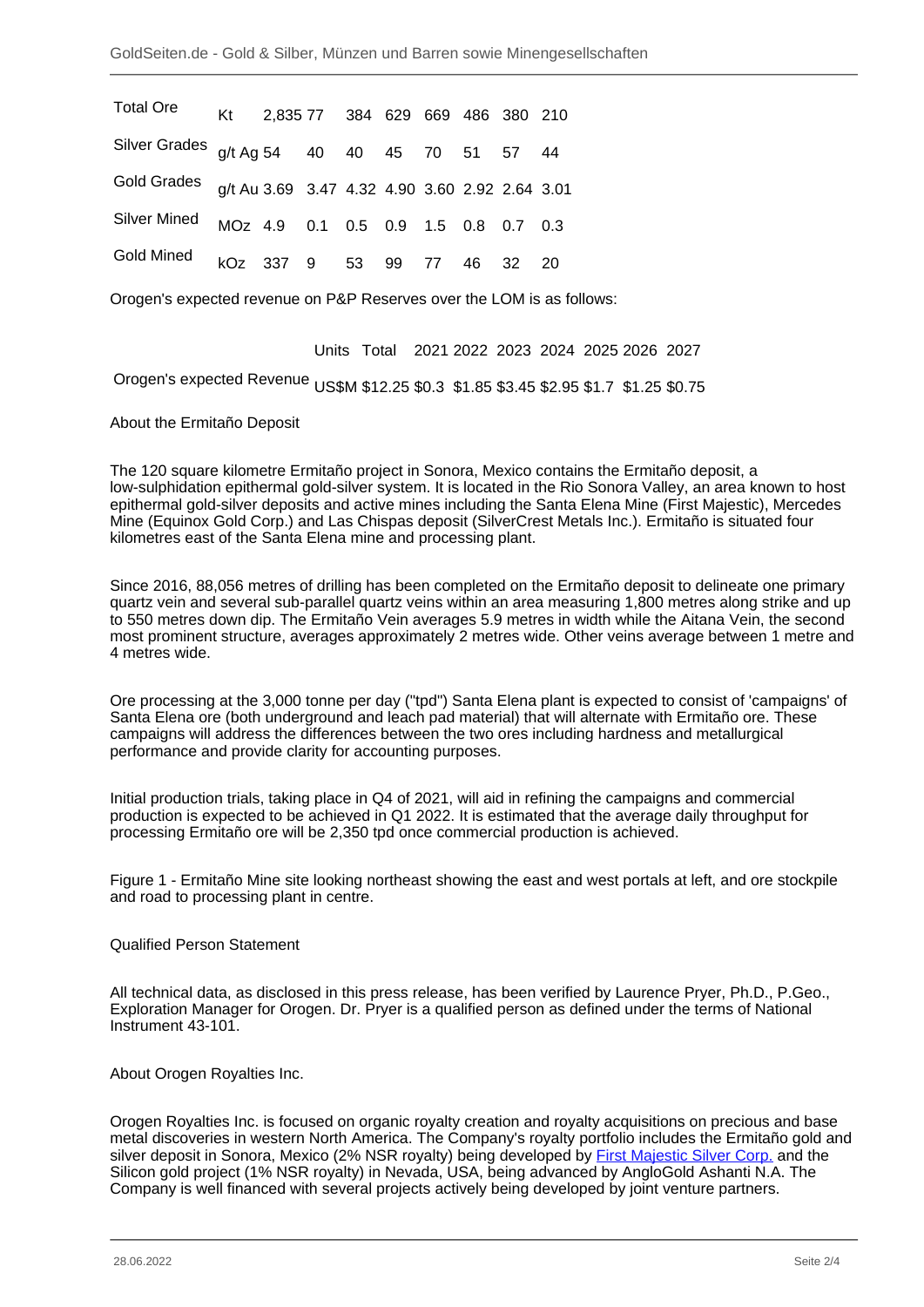On Behalf of the Board [Orogen Royalties Inc.](/minen/3918--Orogen-Royalties-Inc)

Paddy Nicol President & CEO

To find out more about Orogen, please contact Paddy Nicol, President & CEO at 604-248-8648, and Marco LoCascio, Vice President, Corporate Development at 604-248-8648. Visit our website at www.orogenroyalties.com.

## [Orogen Royalties Inc.](/minen/3918--Orogen-Royalties-Inc)

1201 - 510 West Hastings Street Vancouver, BC Canada V6B 1L8 info@orogenroyalties.com

Forward-Looking Information

This news release includes certain statements that may be deemed "forward-looking statements." All statements in this presentation, other than statements of historical facts, that address events or developments that [Orogen Royalties Inc.](/minen/3918--Orogen-Royalties-Inc) (the "Company") expect to occur, are forward looking statements. Forward looking statements are statements that are not historical facts and are generally, but not always, identified by the words "expects," "plans," "anticipates," "believes," "intends," "estimates," "projects," "potential" and similar expressions, or that events or conditions "will," "would," "may," "could" or "should" occur.

Forward looking information relates to statements concerning the Company's future outlook and anticipated events or results, as well as the Company's management expectations with respect to the proposed business combination (the "Transaction"). This document also contains forward-looking statements regarding the anticipated completion of the Transaction and timing thereof. Forward-looking statements in this document are based on certain key expectations and assumptions made by the Company, including expectations and assumptions concerning the receipt, in a timely manner, of regulatory and stock exchange approvals in respect of the Transaction.

Although the Company believe the expectations expressed in such forward looking statements are based on reasonable assumptions, such statements are not guarantees of future performance and actual results may differ materially from those in the forward looking statements. Factors that could cause the actual results to differ materially from those in forward looking statements include market prices, exploitation and exploration successes, and continued availability of capital and financing, and general economic, market or business conditions. Furthermore, the extent to which COVID-19 may impact the Company's business will depend on future developments such as the geographic spread of the disease, the duration of the outbreak, travel restrictions, physical distancing, business closures or business disruptions, and the effectiveness of actions taken in Canada and other countries to contain and treat the disease. Although it is not possible to reliably estimate the length or severity of these developments and their financial impact as of the date of approval of these condensed interim consolidated financial statements, continuation of the prevailing conditions could have a significant adverse impact on the Company's financial position and results of operations for future periods.

Investors are cautioned that any such statements are not guarantees of future performance and actual results or developments may differ materially from those projected in the forward looking statements. Forward looking statements are based on the beliefs, estimates and opinions of the Company's management on the date the statements are made. Except as required by securities laws, the Company undertakes no obligation to update these forward looking statements in the event that management's beliefs, estimates or opinions, or other factors, should change.

Neither TSX Venture Exchange nor its Regulation Services Provider (as that term is defined in the policies of the TSX Venture Exchange) accepts responsibility for the adequacy or accuracy of this release.